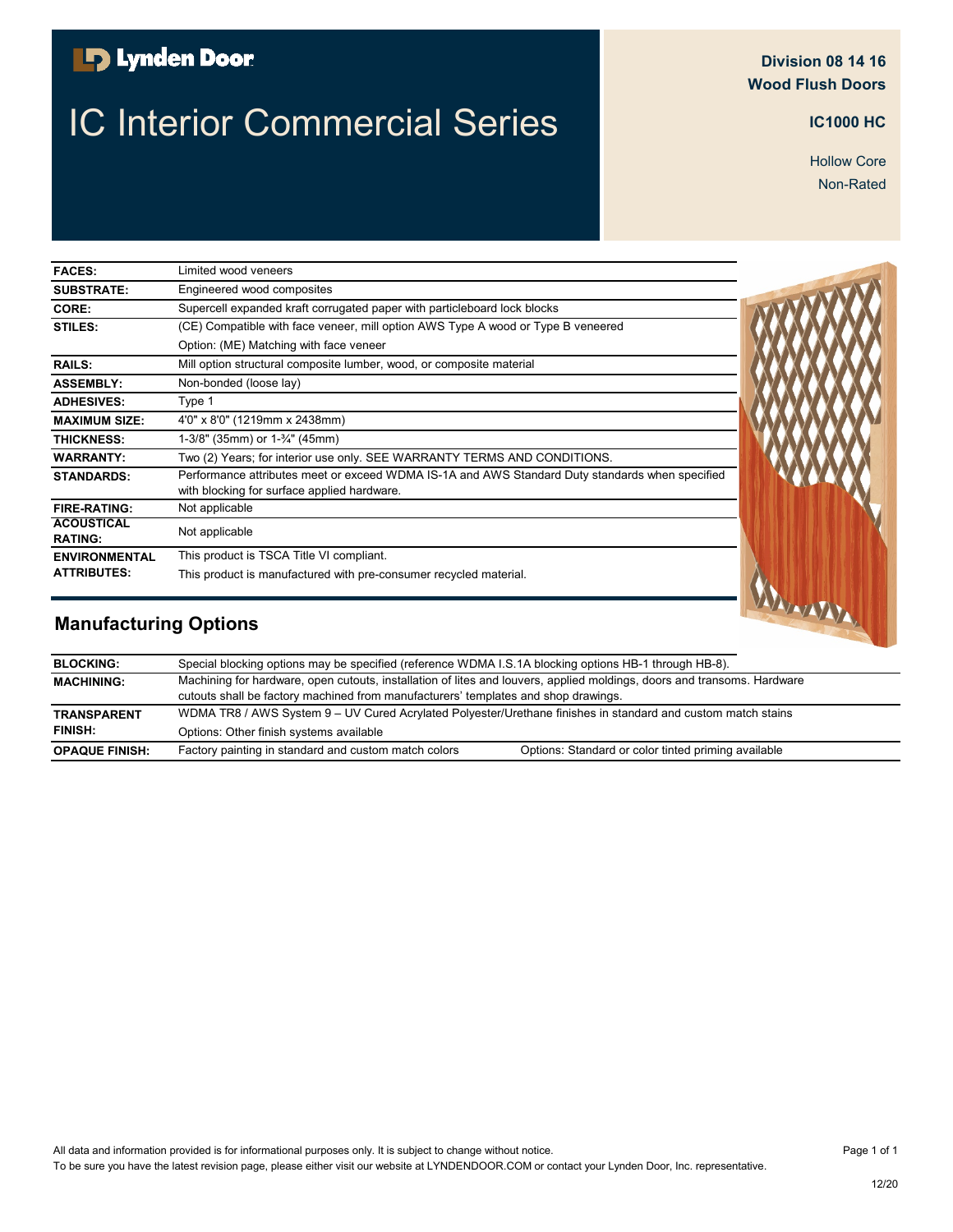### **B** Lynden Door

# **IC Interior Commercial Series <b>IC** 2000 HC<sup>100 HC</sup>

#### **Division 08 14 16 Wood Flush Doors**

Non-Rated Hollow Core

| <b>FACES:</b>                       | Limited wood veneers                                                                                                                           |  |
|-------------------------------------|------------------------------------------------------------------------------------------------------------------------------------------------|--|
| <b>SUBSTRATE:</b>                   | Engineered wood composites                                                                                                                     |  |
| CORE:                               | Supercell expanded kraft corrugated paper with particleboard lock blocks                                                                       |  |
| STILES:                             | Softwood                                                                                                                                       |  |
| <b>RAILS:</b>                       | Mill option structural composite lumber, wood, or composite material                                                                           |  |
| <b>ASSEMBLY:</b>                    | Non-bonded (loose lay)                                                                                                                         |  |
| <b>ADHESIVES:</b>                   | Type 1                                                                                                                                         |  |
| <b>MAXIMUM SIZE:</b>                | 4'0" x 8'0" (1219mm x 2438mm)                                                                                                                  |  |
| <b>THICKNESS:</b>                   | 1-3/8" (35mm) or $1-\frac{3}{4}$ " (45mm)                                                                                                      |  |
| <b>WARRANTY:</b>                    | Two (2) Years; for interior use only. SEE WARRANTY TERMS AND CONDITIONS.                                                                       |  |
| <b>STANDARDS:</b>                   | Performance attributes meet or exceed WDMA IS-1A and AWS Standard Duty standards when specified<br>with blocking for surface applied hardware. |  |
| <b>FIRE-RATING:</b>                 | Not applicable                                                                                                                                 |  |
| <b>ACOUSTICAL</b><br><b>RATING:</b> | Not applicable                                                                                                                                 |  |
| <b>ENVIRONMENTAL</b>                | This product is TSCA Title VI compliant.                                                                                                       |  |
| <b>ATTRIBUTES:</b>                  | This product is manufactured with pre-consumer recycled material.                                                                              |  |

| <b>Manufacturing Options</b>                                                                                                       |                                                                                                                                                                                                               |                                                     | WWWW |
|------------------------------------------------------------------------------------------------------------------------------------|---------------------------------------------------------------------------------------------------------------------------------------------------------------------------------------------------------------|-----------------------------------------------------|------|
| <b>BLOCKING:</b>                                                                                                                   | Special blocking options may be specified (reference WDMA I.S.1A blocking options HB-1 through HB-8).                                                                                                         |                                                     |      |
| <b>MACHINING:</b>                                                                                                                  | Machining for hardware, open cutouts, installation of lites and louvers, applied moldings, doors and transoms. Hardware<br>cutouts shall be factory machined from manufacturers' templates and shop drawings. |                                                     |      |
| WDMA TR8 / AWS System 9 - UV Cured Acrylated Polyester/Urethane finishes in standard and custom match stains<br><b>TRANSPARENT</b> |                                                                                                                                                                                                               |                                                     |      |
| <b>FINISH:</b>                                                                                                                     | Options: Other finish systems available                                                                                                                                                                       |                                                     |      |
| <b>OPAQUE FINISH:</b>                                                                                                              | Factory painting in standard and custom match colors                                                                                                                                                          | Options: Standard or color tinted priming available |      |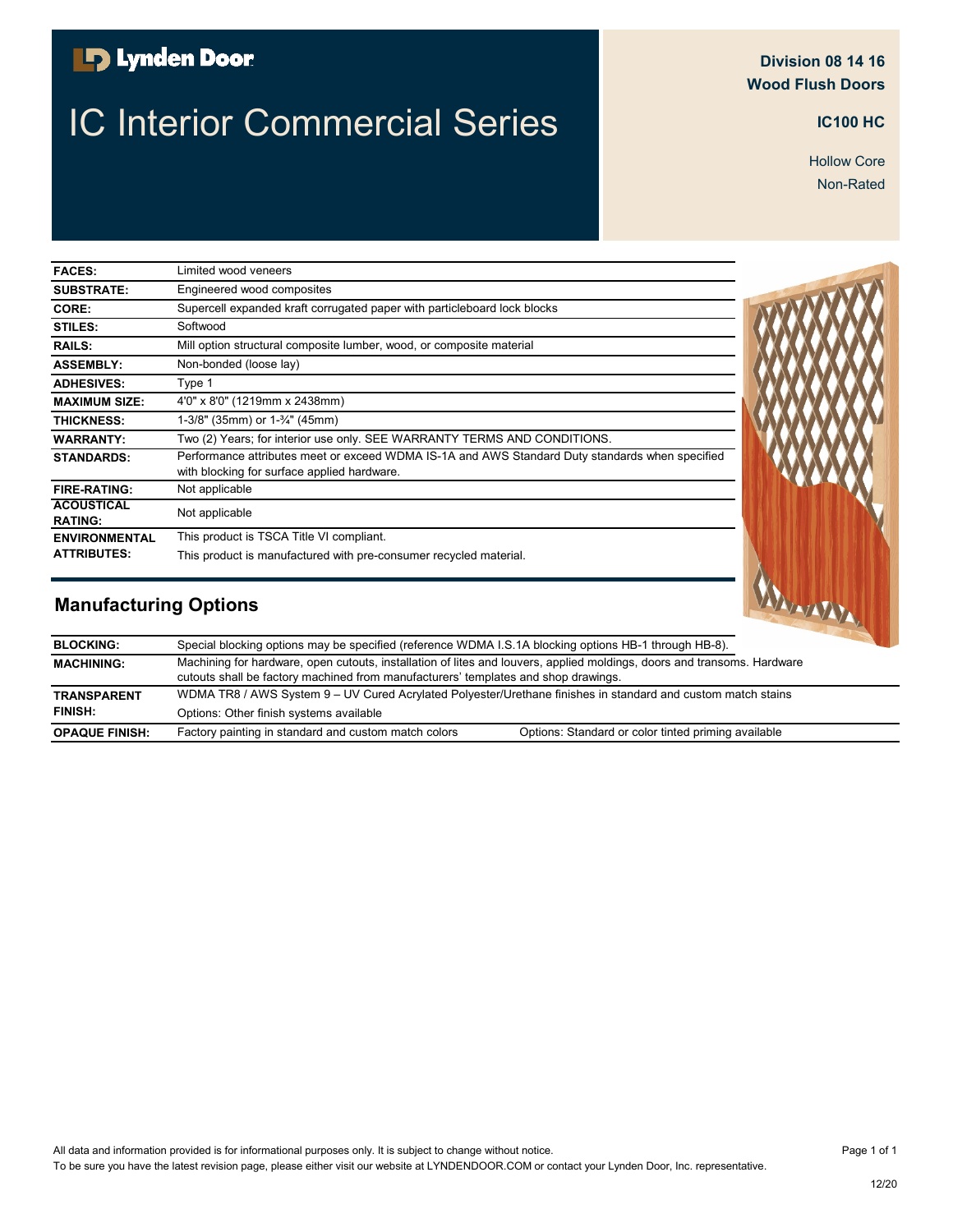## **D** Lynden Door

# **IC Interior Commercial Series <b>IC ICC** Interior Commercial Series

#### **Division 08 14 16 Wood Flush Doors**

Non-Rated or 20-Minute Rated Wood Particleboard Core

| <b>FACES:</b>        | Limited wood veneers                                                                                                                                                                                                                                                                                                                    |  |
|----------------------|-----------------------------------------------------------------------------------------------------------------------------------------------------------------------------------------------------------------------------------------------------------------------------------------------------------------------------------------|--|
| <b>SUBSTRATE:</b>    | Engineered wood composites                                                                                                                                                                                                                                                                                                              |  |
| CORE:                | Particleboard ANSI A208.1 LD1<br>Option: LD2                                                                                                                                                                                                                                                                                            |  |
| STILES:              | Softwood, AWS Type A                                                                                                                                                                                                                                                                                                                    |  |
| <b>RAILS:</b>        | Mill option structural composite lumber, wood, or composite material                                                                                                                                                                                                                                                                    |  |
| <b>ASSEMBLY:</b>     | Stiles and rails are securely bonded to the core and the assembled unit is sanded prior to<br>application of faces.                                                                                                                                                                                                                     |  |
| <b>ADHESIVES:</b>    | Type 1                                                                                                                                                                                                                                                                                                                                  |  |
| <b>MAXIMUM SIZE:</b> | 4'0" x 8'0" (1219mm x 2438mm)                                                                                                                                                                                                                                                                                                           |  |
| <b>THICKNESS:</b>    | Non-Rated<br>1-3/8" (35mm) or $1-\frac{3}{4}$ " (45mm)                                                                                                                                                                                                                                                                                  |  |
|                      | 20-Minute Rated<br>$1-3/4$ " (45mm)                                                                                                                                                                                                                                                                                                     |  |
| <b>WARRANTY:</b>     | Five (5) Years; for interior use only. SEE WARRANTY TERMS AND CONDITIONS.                                                                                                                                                                                                                                                               |  |
| <b>STANDARDS:</b>    | Performance attributes meet or exceed WDMA IS-1A and AWS Extra Heavy Duty standards when<br>specified with blocking for surface applied hardware without through bolts.                                                                                                                                                                 |  |
| <b>FIRE-RATING:</b>  | Positive Pressure Category B or Neutral Pressure<br>Option: Positive Pressure Category A                                                                                                                                                                                                                                                |  |
|                      | Positive Pressure tested in accordance with UBC 7-2 1997, UL 10C, and NFPA 252.                                                                                                                                                                                                                                                         |  |
|                      | Neutral Pressure with hose stream tested in accordance with UBC 7 1994 and UL 10B.                                                                                                                                                                                                                                                      |  |
| <b>ACOUSTICAL</b>    | STC 32 ASTM E90-09 - Non-Operable*<br>OITC 30 ASTM E90-09 - Non-Operable                                                                                                                                                                                                                                                                |  |
| <b>RATING:</b>       | * When installed with one row of NGP 5075, one row of NGP 5060, a NGP 335S x STC 2 Auto Door<br>Bottom, and two NGP 60FP Corner Pads; or one row of Pemko S773, one row of Pemko S44, a Pemko<br>PDB 411 AE Auto Door Bottom, and Pemko ACP 112 Corner pads; the STC performance will be equal to<br>an operable test rating of STC 32. |  |
| <b>ENVIRONMENTAL</b> | This product is TSCA Title VI compliant.                                                                                                                                                                                                                                                                                                |  |
| <b>ATTRIBUTES:</b>   | This product is manufactured with pre-consumer recycled material.                                                                                                                                                                                                                                                                       |  |

| <b>BLOCKING:</b>      | Special blocking options may be specified (reference WDMA I.S.1A blocking options HB-1 through HB-8).                                                                                                                                                                                           |                                                     |
|-----------------------|-------------------------------------------------------------------------------------------------------------------------------------------------------------------------------------------------------------------------------------------------------------------------------------------------|-----------------------------------------------------|
| <b>MACHINING:</b>     | Machining for hardware, open cutouts, installation of lites and louvers, applied moldings, plant-ons, raceways, concealed<br>vertical rods, decorative routing, dutch doors, doors and transoms. Hardware cutouts shall be factory machined from<br>manufacturers' templates and shop drawings. |                                                     |
|                       | Note: Fire rated doors must glazed under label service.                                                                                                                                                                                                                                         |                                                     |
| <b>TRANSPARENT</b>    | WDMA TR8 / AWS System 9 - UV Cured Acrylated Polyester/Urethane finishes in standard and custom match stains                                                                                                                                                                                    |                                                     |
| <b>FINISH:</b>        | Options: Other finish systems available                                                                                                                                                                                                                                                         |                                                     |
| <b>OPAQUE FINISH:</b> | Factory painting in standard and custom match colors                                                                                                                                                                                                                                            | Options: Standard or color tinted priming available |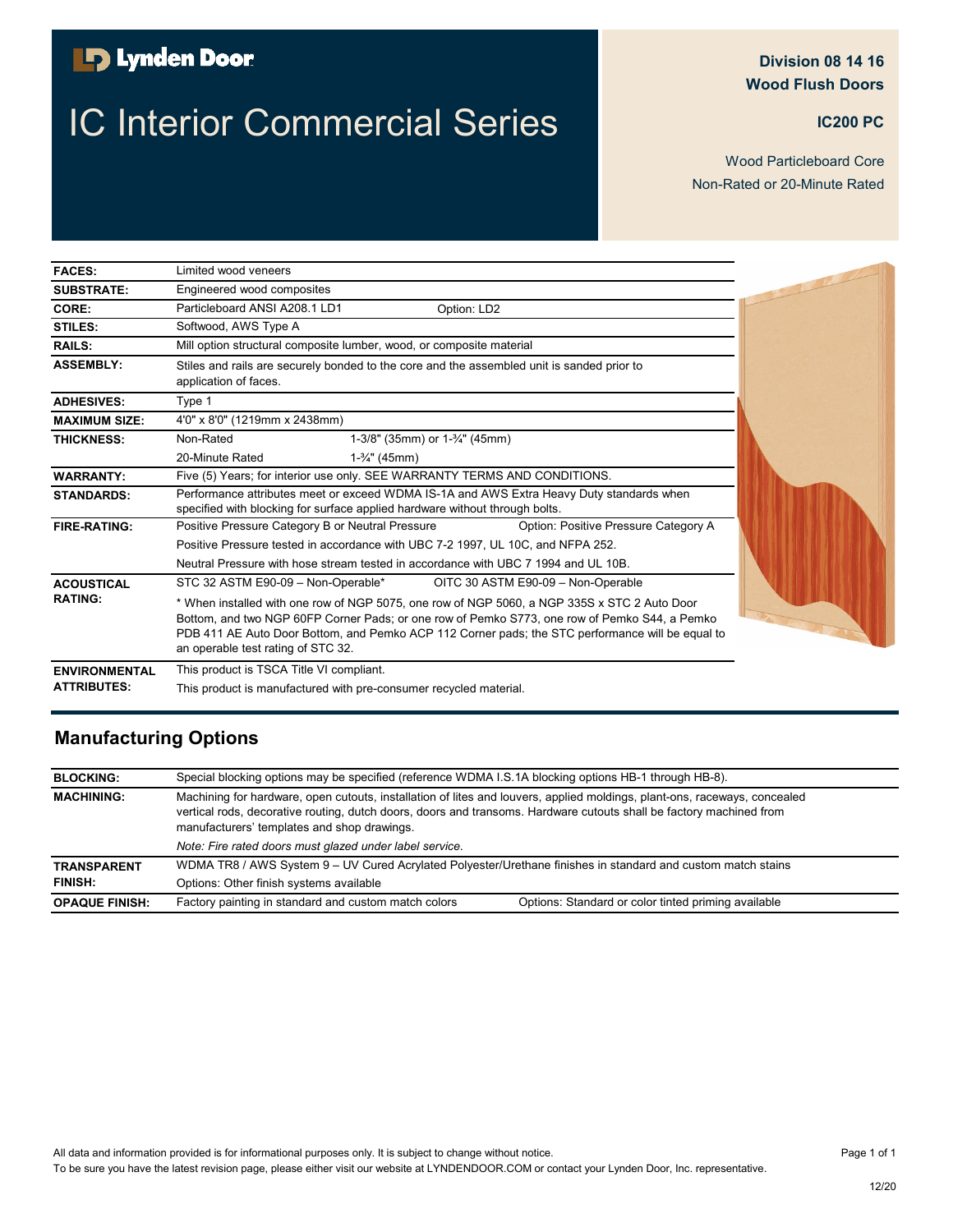## **D** Lynden Door

# **IC Interior Commercial Series <b>IC IC3500 SCLC**

### **Division 08 14 16 Wood Flush Doors**

Structural Composite Lumber Core Non-Rated or 20-Minute Rated

| <b>FACES:</b>        | Limited wood veneers                                                                                                                                                                                                                                                                                                                    |  |  |
|----------------------|-----------------------------------------------------------------------------------------------------------------------------------------------------------------------------------------------------------------------------------------------------------------------------------------------------------------------------------------|--|--|
| <b>SUBSTRATE:</b>    | Engineered wood composites or wood veneer plywood                                                                                                                                                                                                                                                                                       |  |  |
| CORE:                | Structural Composite Lumber WDMA I.S. 1-A C-3                                                                                                                                                                                                                                                                                           |  |  |
| STILES:              | (CE) Compatible with face veneer, mill option AWS Type A wood or Type B veneered                                                                                                                                                                                                                                                        |  |  |
|                      | Option: (ME) Matching with face veneer                                                                                                                                                                                                                                                                                                  |  |  |
| <b>RAILS:</b>        | Integrated as part of the core                                                                                                                                                                                                                                                                                                          |  |  |
| <b>ASSEMBLY:</b>     | Stiles and rails are securely bonded to the core and the assembled unit is sanded prior to<br>application of faces.                                                                                                                                                                                                                     |  |  |
| <b>ADHESIVES:</b>    | Type 1                                                                                                                                                                                                                                                                                                                                  |  |  |
| <b>MAXIMUM SIZE:</b> | 4'0" x 8'0" (1219mm x 2438mm)                                                                                                                                                                                                                                                                                                           |  |  |
| <b>THICKNESS:</b>    | Non-Rated<br>1-3/8" (35mm) or 1-3/4" (45mm)                                                                                                                                                                                                                                                                                             |  |  |
|                      | 20-Minute Rated<br>$1-$ <sup>3</sup> / <sub>4</sub> " (45mm)                                                                                                                                                                                                                                                                            |  |  |
| <b>WARRANTY:</b>     | Five (5) Years; for interior use only. SEE WARRANTY TERMS AND CONDITIONS.                                                                                                                                                                                                                                                               |  |  |
| <b>STANDARDS:</b>    | Performance attributes meet or exceed WDMA IS-1A and AWS Extra Heavy Duty standards                                                                                                                                                                                                                                                     |  |  |
| <b>FIRE-RATING:</b>  | Positive Pressure Category B or Neutral Pressure<br>Option: Positive Pressure Category A                                                                                                                                                                                                                                                |  |  |
|                      | Positive Pressure tested in accordance with UBC 7-2 1997, UL 10C, and NFPA 252.                                                                                                                                                                                                                                                         |  |  |
|                      | Neutral Pressure tested in accordance with UBC 7 1994 and UL 10B.                                                                                                                                                                                                                                                                       |  |  |
| <b>ACOUSTICAL</b>    | STC 35 ASTM E90-09 - Non-Operable*<br>OITC 31 ASTM E90-09 - Non-Operable                                                                                                                                                                                                                                                                |  |  |
| <b>RATING:</b>       | * When installed with one row of NGP 5075, one row of NGP 5060, a NGP 335S x STC 2 Auto Door<br>Bottom, and two NGP 60FP Corner Pads; or one row of Pemko S773, one row of Pemko S44, a Pemko<br>PDB 411 AE Auto Door Bottom, and Pemko ACP 112 Corner pads; the STC performance will be equal to<br>an operable test rating of STC 35. |  |  |
| <b>ENVIRONMENTAL</b> | This product is TSCA Title VI compliant.                                                                                                                                                                                                                                                                                                |  |  |
| <b>ATTRIBUTES:</b>   | This product is manufactured with pre-consumer recycled material.                                                                                                                                                                                                                                                                       |  |  |

### **Manufacturing Options**

| <b>BLOCKING:</b>      | No additional blocking required. Core material complies with screw holding WDMA TM-10 extra heavy duty.                                                                                                                                                                                         |                                                     |
|-----------------------|-------------------------------------------------------------------------------------------------------------------------------------------------------------------------------------------------------------------------------------------------------------------------------------------------|-----------------------------------------------------|
| <b>MACHINING:</b>     | Machining for hardware, open cutouts, installation of lites and louvers, applied moldings, plant-ons, raceways, concealed<br>vertical rods, decorative routing, dutch doors, doors and transoms. Hardware cutouts shall be factory machined from<br>manufacturers' templates and shop drawings. |                                                     |
|                       | Note: Fire rated doors must glazed under label service.                                                                                                                                                                                                                                         |                                                     |
| <b>TRANSPARENT</b>    | WDMA TR8 / AWS System 9 – UV Cured Acrylated Polyester/Urethane finishes in standard and custom match stains                                                                                                                                                                                    |                                                     |
| <b>FINISH:</b>        | Options: Other finish systems available                                                                                                                                                                                                                                                         |                                                     |
| <b>OPAQUE FINISH:</b> | Factory painting in standard and custom match colors                                                                                                                                                                                                                                            | Options: Standard or color tinted priming available |

All data and information provided is for informational purposes only. It is subject to change without notice. To be sure you have the latest revision page, please either visit our website at LYNDENDOOR.COM or contact your Lynden Door, Inc. representative.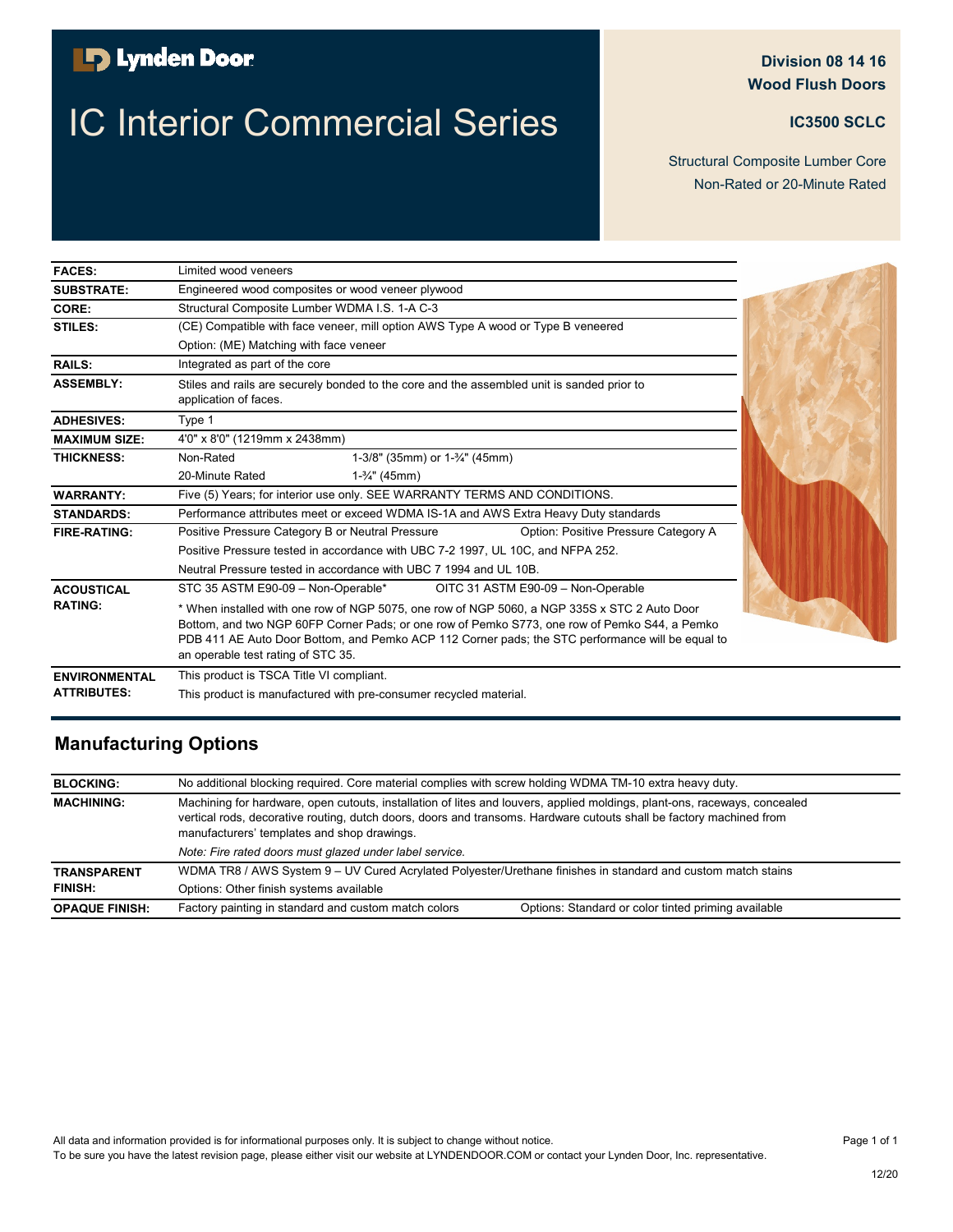### **B** Lynden Door

# **IC Interior Commercial Series <b>IC INCLUS** IC350 SCLC

#### **Division 08 14 16 Wood Flush Doors**

Non-Rated or 20-Minute Rated Structural Composite Lumber Core

| <b>FACES:</b>        | Limited wood veneers                                                                                                                                                                                                                                                                                                                    |  |
|----------------------|-----------------------------------------------------------------------------------------------------------------------------------------------------------------------------------------------------------------------------------------------------------------------------------------------------------------------------------------|--|
| <b>SUBSTRATE:</b>    | Engineered wood composites or wood veneer plywood                                                                                                                                                                                                                                                                                       |  |
| CORE:                | Structural Composite Lumber WDMA I.S. 1-A C-3                                                                                                                                                                                                                                                                                           |  |
| STILES:              | Softwood, AWS Type A                                                                                                                                                                                                                                                                                                                    |  |
| <b>RAILS:</b>        | Integrated as part of the core                                                                                                                                                                                                                                                                                                          |  |
| <b>ASSEMBLY:</b>     | Stiles and rails are securely bonded to the core and the assembled unit is sanded prior to<br>application of faces.                                                                                                                                                                                                                     |  |
| <b>ADHESIVES:</b>    | Type 1                                                                                                                                                                                                                                                                                                                                  |  |
| <b>MAXIMUM SIZE:</b> | 4'0" x 8'0" (1219mm x 2438mm)                                                                                                                                                                                                                                                                                                           |  |
| <b>THICKNESS:</b>    | Non-Rated<br>1-3/8" (35mm) or 1-3/4" (45mm)                                                                                                                                                                                                                                                                                             |  |
|                      | 20-Minute Rated<br>$1-3/4$ " (45mm)                                                                                                                                                                                                                                                                                                     |  |
| <b>WARRANTY:</b>     | Five (5) Years; for interior use only. SEE WARRANTY TERMS AND CONDITIONS.                                                                                                                                                                                                                                                               |  |
| <b>STANDARDS:</b>    | Performance attributes meet or exceed WDMA IS-1A and AWS Extra Heavy Duty standards                                                                                                                                                                                                                                                     |  |
| <b>FIRE-RATING:</b>  | Option: Positive Pressure Category A<br>Positive Pressure Category B or Neutral Pressure                                                                                                                                                                                                                                                |  |
|                      | Positive Pressure tested in accordance with UBC 7-2 1997, UL 10C, and NFPA 252.                                                                                                                                                                                                                                                         |  |
|                      | Neutral Pressure tested in accordance with UBC 7 1994 and UL 10B.                                                                                                                                                                                                                                                                       |  |
| <b>ACOUSTICAL</b>    | STC 35 ASTM E90-09 - Non-Operable*<br>OITC 31 ASTM E90-09 - Non-Operable                                                                                                                                                                                                                                                                |  |
| <b>RATING:</b>       | * When installed with one row of NGP 5075, one row of NGP 5060, a NGP 335S x STC 2 Auto Door<br>Bottom, and two NGP 60FP Corner Pads; or one row of Pemko S773, one row of Pemko S44, a Pemko<br>PDB 411 AE Auto Door Bottom, and Pemko ACP 112 Corner pads; the STC performance will be equal to<br>an operable test rating of STC 35. |  |
| <b>ENVIRONMENTAL</b> | This product is TSCA Title VI compliant.                                                                                                                                                                                                                                                                                                |  |
| <b>ATTRIBUTES:</b>   | This product is manufactured with pre-consumer recycled material.                                                                                                                                                                                                                                                                       |  |

| <b>BLOCKING:</b>      | No additional blocking required. Core material complies with screw holding WDMA TM-10 extra heavy duty.                                                                                                                                                                                         |                                                     |
|-----------------------|-------------------------------------------------------------------------------------------------------------------------------------------------------------------------------------------------------------------------------------------------------------------------------------------------|-----------------------------------------------------|
| <b>MACHINING:</b>     | Machining for hardware, open cutouts, installation of lites and louvers, applied moldings, plant-ons, raceways, concealed<br>vertical rods, decorative routing, dutch doors, doors and transoms. Hardware cutouts shall be factory machined from<br>manufacturers' templates and shop drawings. |                                                     |
|                       | Note: Fire rated doors must glazed under label service.                                                                                                                                                                                                                                         |                                                     |
| <b>TRANSPARENT</b>    | WDMA TR8 / AWS System 9 - UV Cured Acrylated Polyester/Urethane finishes in standard and custom match stains                                                                                                                                                                                    |                                                     |
| <b>FINISH:</b>        | Options: Other finish systems available                                                                                                                                                                                                                                                         |                                                     |
| <b>OPAQUE FINISH:</b> | Factory painting in standard and custom match colors                                                                                                                                                                                                                                            | Options: Standard or color tinted priming available |